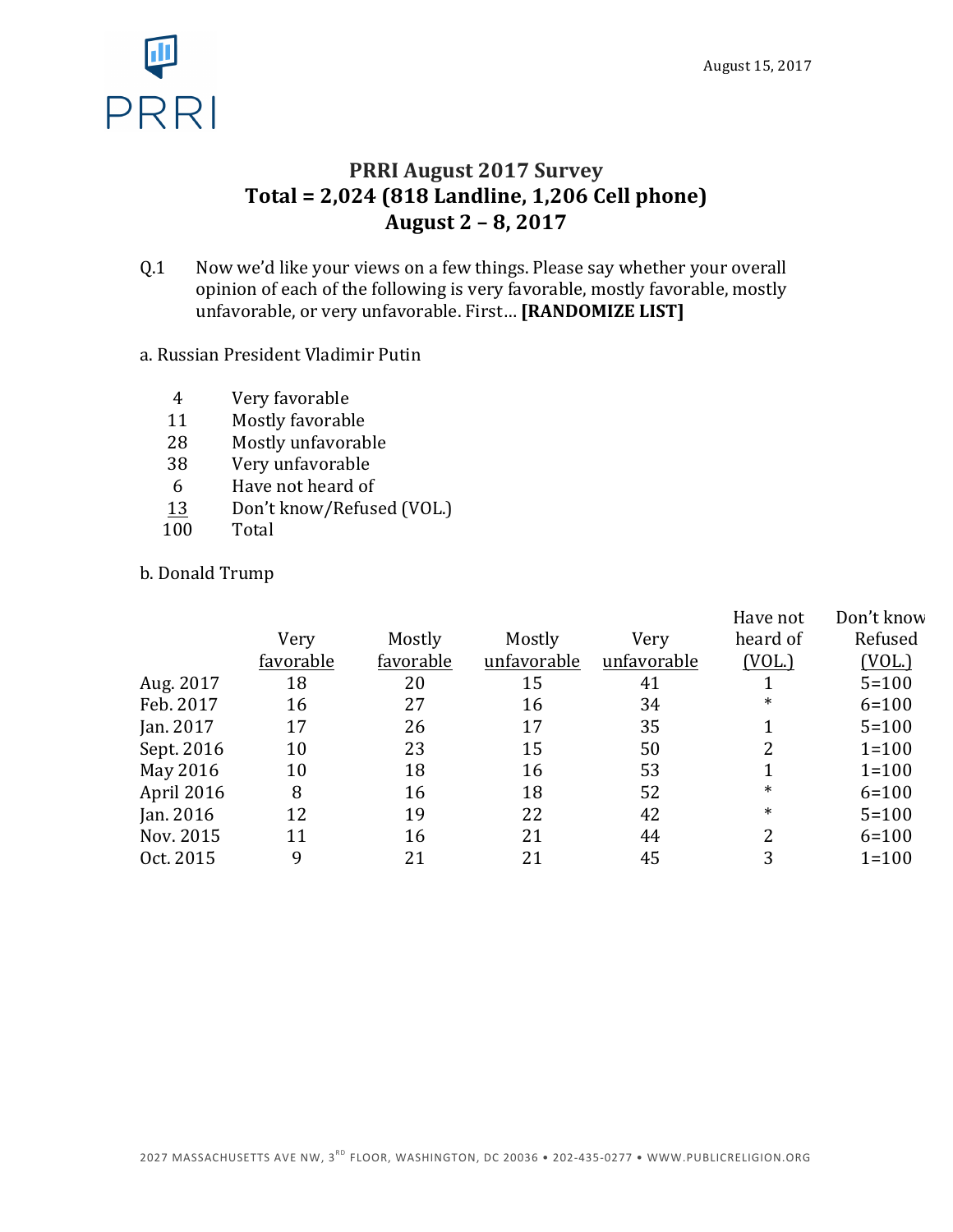|            |           |           |             |             |          | Don't know |
|------------|-----------|-----------|-------------|-------------|----------|------------|
|            | Very      | Mostly    | Mostly      | Verv        | Have not | Refused    |
|            | favorable | favorable | unfavorable | unfavorable | heard of | (VOL.)     |
| Aug. 2017  | 14        | 39        | 26          | 15          |          | $5 = 100$  |
| Sept. 2016 | 10        | 35        | 26          | 27          |          | $1 = 100$  |
| Aug. 2012  | 13        | 30        | 26          | 28          | -        | $3 = 100$  |
| Sept. 2010 | 12        | 30        | 26          | 30          | -        | $2 = 100$  |

#### d. Ronald Reagan

| 30<br>Very favorable |  |
|----------------------|--|
|----------------------|--|

- 35 Mostly favorable
- 15 Mostly unfavorable
- 10 Very unfavorable
- 
- 3 Have not heard of  $\overline{2}$  Don't know/Refus Don't know/Refused (VOL.)
- 100 Total

#### e. Russia

| Aug. | Oct.              |                           |
|------|-------------------|---------------------------|
| 2017 | 2013 <sup>1</sup> |                           |
| 5    | 2                 | Very favorable            |
| 20   | 30                | Mostly favorable          |
| 34   | 34                | Mostly unfavorable        |
| 24   | 20                | Very unfavorable          |
| 2    |                   | Have not heard of         |
| 16   | 15                | Don't know/Refused (VOL.) |
| 100  | 100               | Total                     |
|      |                   |                           |

 $^{\rm 1}$  Pew Research Center for the People and the Press/Council on Foreign Relations, America's Place in the World Survey, October 2013.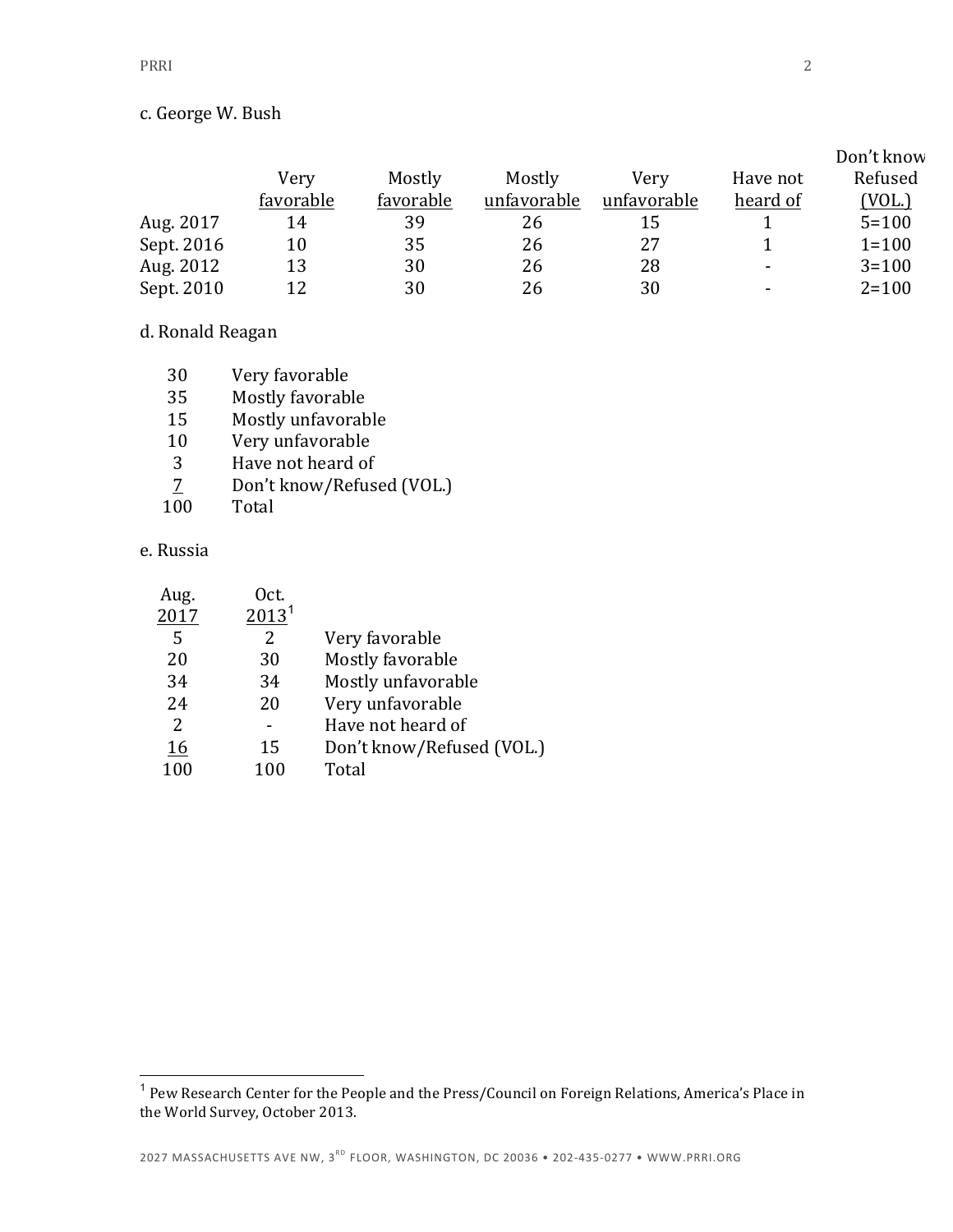#### **ASK FORM 1 ONLY [N=1,002]:**

Q.2 Based on what you have read or heard, do you believe that President Donald Trump should be impeached and removed from office, or don't you feel that way?

| Aug. | Feb. | Nov.  | Sept. |                           |
|------|------|-------|-------|---------------------------|
| 2017 | 2017 | 20142 | 20063 |                           |
| 40   | 30   | 29    | 30    | Should be impeached       |
| 53   | 65   | 70    | 69    | Don't feel that way       |
|      | 5    |       |       | Don't know/Refused (VOL.) |
| 100  | 100  | 100   | 100   | Total                     |

#### **ASK FORM 2 ONLY [N=1,022]:**

Q.3 Based on what you have read or heard, do you believe that President Donald Trump has acted in ways that violate the U.S. Constitution, or don't you think so?

| Aug. | Feb. |                                    |
|------|------|------------------------------------|
| 2017 | 2017 |                                    |
| 49   | 47   | Yes, has violated the constitution |
| 43   | 46   | No, don't think so                 |
| 8    | 7    | Don't know/Refused (VOL.)          |
| 100  | 100  | Total                              |

#### **ASK ALL:**

 $\overline{a}$ 

Q.4 Do you consider Russia an ally of the United States, friendly but not an ally, unfriendly, or an enemy of the United States?

| Aug.       | Apr.              | Iul.     | May        | May           | May      |                           |
|------------|-------------------|----------|------------|---------------|----------|---------------------------|
| 2017       | 2017 <sup>4</sup> | $2016^5$ | $2014^{6}$ | <u> 2011 </u> | $2003^8$ |                           |
| 8          | 8                 | 8        | 6          | 16            | 15       | Ally                      |
| 26         | 33                | 31       | 15         | 45            | 50       | Friendly                  |
| 31         | 32                | 37       | 52         | 28            | 20       | Unfriendly                |
| 24         | 25                | 21       | 25         | 9             | 10       | Enemy                     |
| <u> 10</u> |                   | <u>3</u> |            | າ             | <u>5</u> | Don't know/Refused (VOL.) |
| 100        | 100               | 100      | 100        | 100           | 100      | Total                     |

<sup>&</sup>lt;sup>2</sup> CNN/ORC International Poll, November 2014. Question was asked about Barack Obama.

<sup>&</sup>lt;sup>3</sup> CNN Poll, September 2006. Question was asked about George W. Bush.

<sup>&</sup>lt;sup>4</sup> CNN/ORC International Poll, April 2017.

 $^5$  CNN/ORC International Poll, July 2016.

 $6$  CNN/ORC International Poll, May 2014.

 $7$  CNN/Opinion Research Corporation Poll, May 2011.

 $8$  Gallup/CNN/USA Today Poll, May 2003.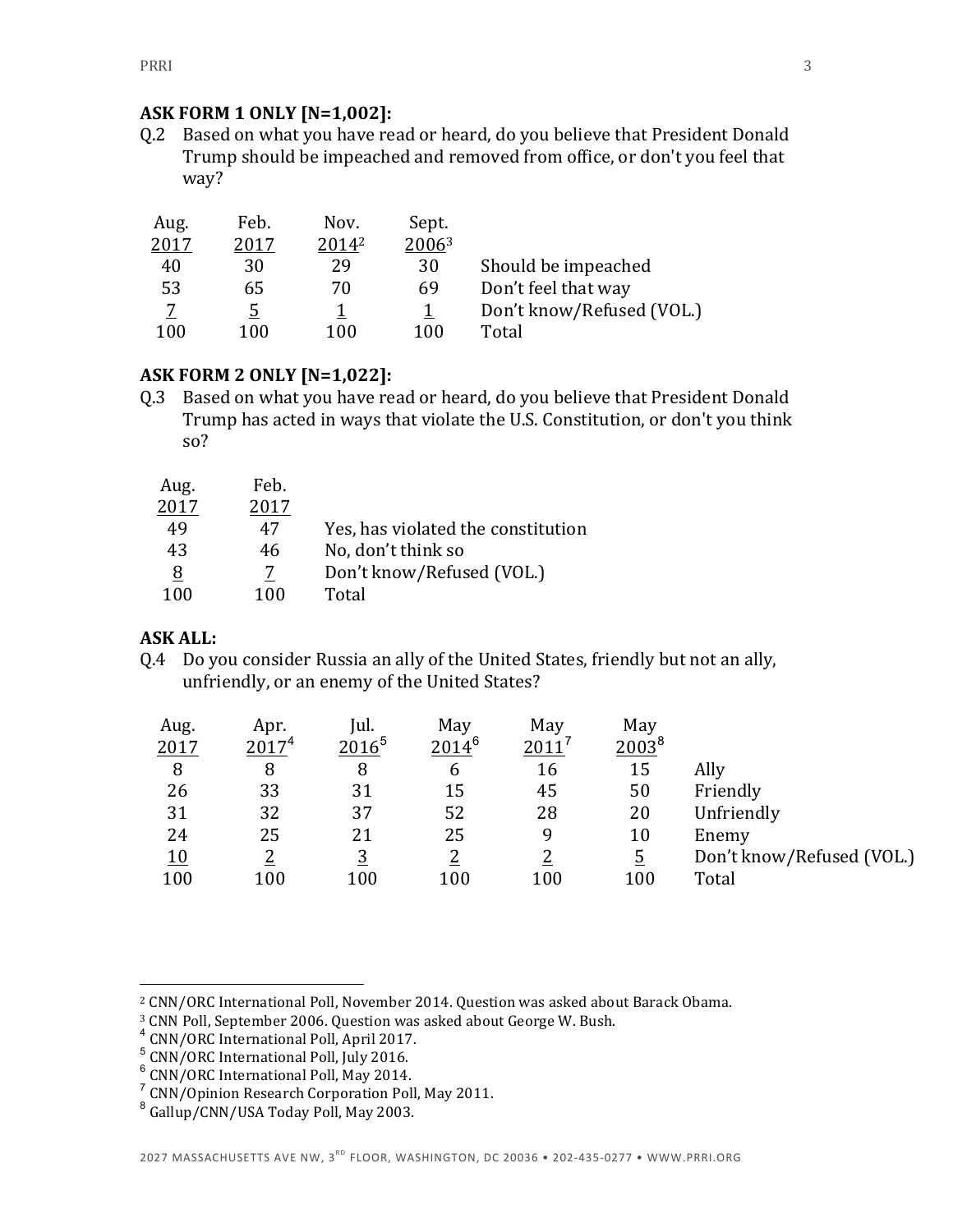#### PARTY Generally speaking, do you usually think of yourself as...?

- 23 A Republican
- 30 A Democrat
- 39 An independent
- 8 Other/Don't know/Refused (VOL.)
- 100 Total

#### **IF INDEPENDENT OR OTHER [PARTY=3,4,0,8,9], ASK [N=922]:**

PARTYLN As of today do you lean more towards the Republican Party or more towards the Democratic Party?

- 29 Republican
- 38 Democrat
- 33 Other/Don't know/Refused (VOL.)
- 100 Total

#### **IF IDENTIFY AS REPUBLICAN OR LEAN REPUBLICAN (PARTY=1 OR PARTYLN = 1), ASK [N=803]:**

- Q.5 Who do you think better represents the core principles and values of the Republican Party [INSERT; RANDOMIZE] or [INSERT]?
	- 25 Donald Trump
	- 68 Ronald Reagan
	- 3 Both equally (VOL.)
	- 1 Neither (VOL.)
	- 3 Don't know/Refused (VOL.)
	- 100 Total

#### **QUESTIONS 6 AND 7 HELD FOR FUTURE RELEASE**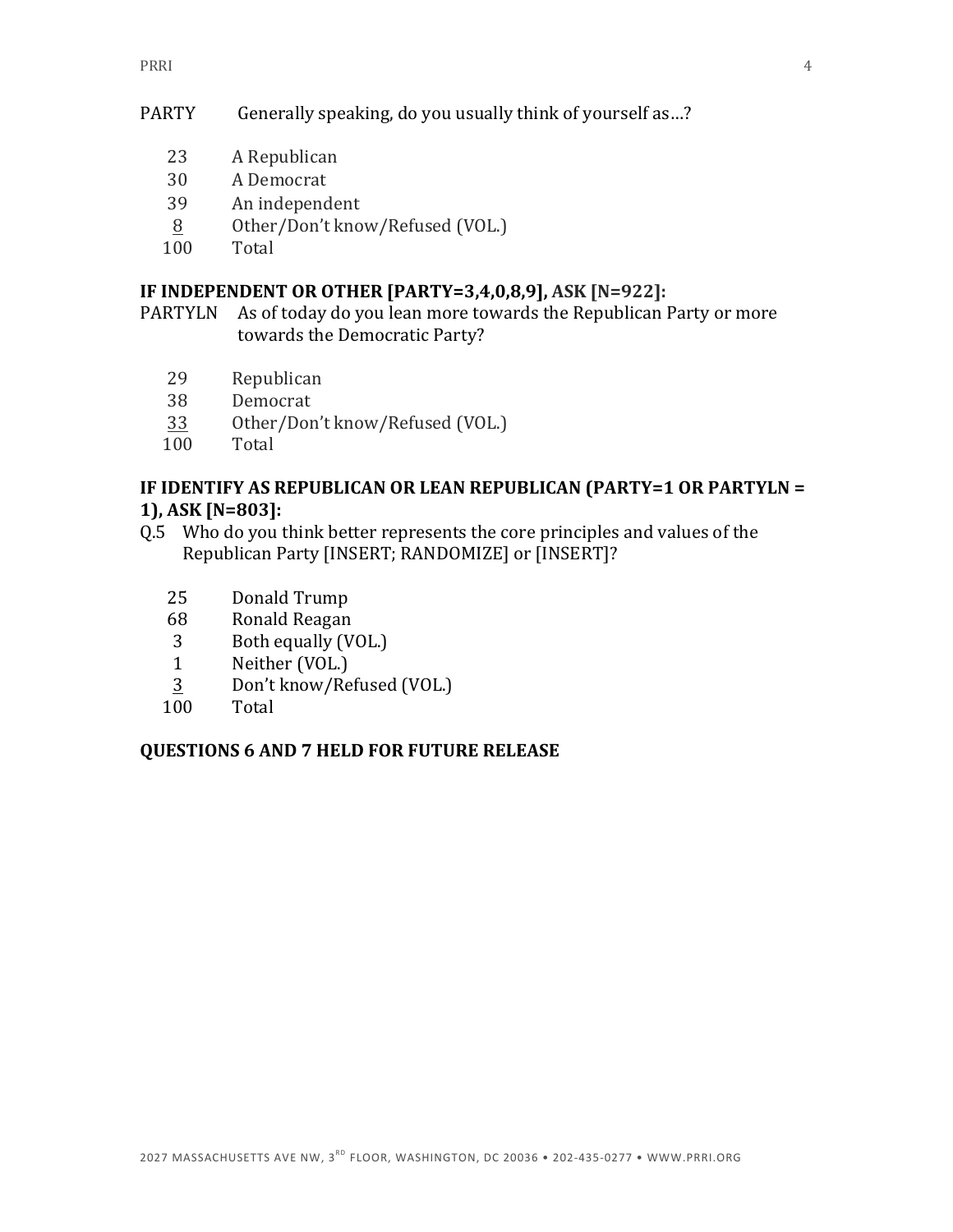Q.8 Now, as I read some statements on a few different topics, please tell me if you completely agree, mostly agree, mostly DISagree or completely disagree with each one. First... [INSERT; RANDOMIZE]. Next...

#### **ASK FORM 1: [N=1,002]**

a. There is clear evidence that Russia interfered in the 2016 presidential election to help Donald Trump's campaign.

- 24 Completely agree
- 24 Mostly agree
- 19 Mostly disagree
- 24 Completely disagree
- 9 Don't know/Refused (VOL.)
- 100 Total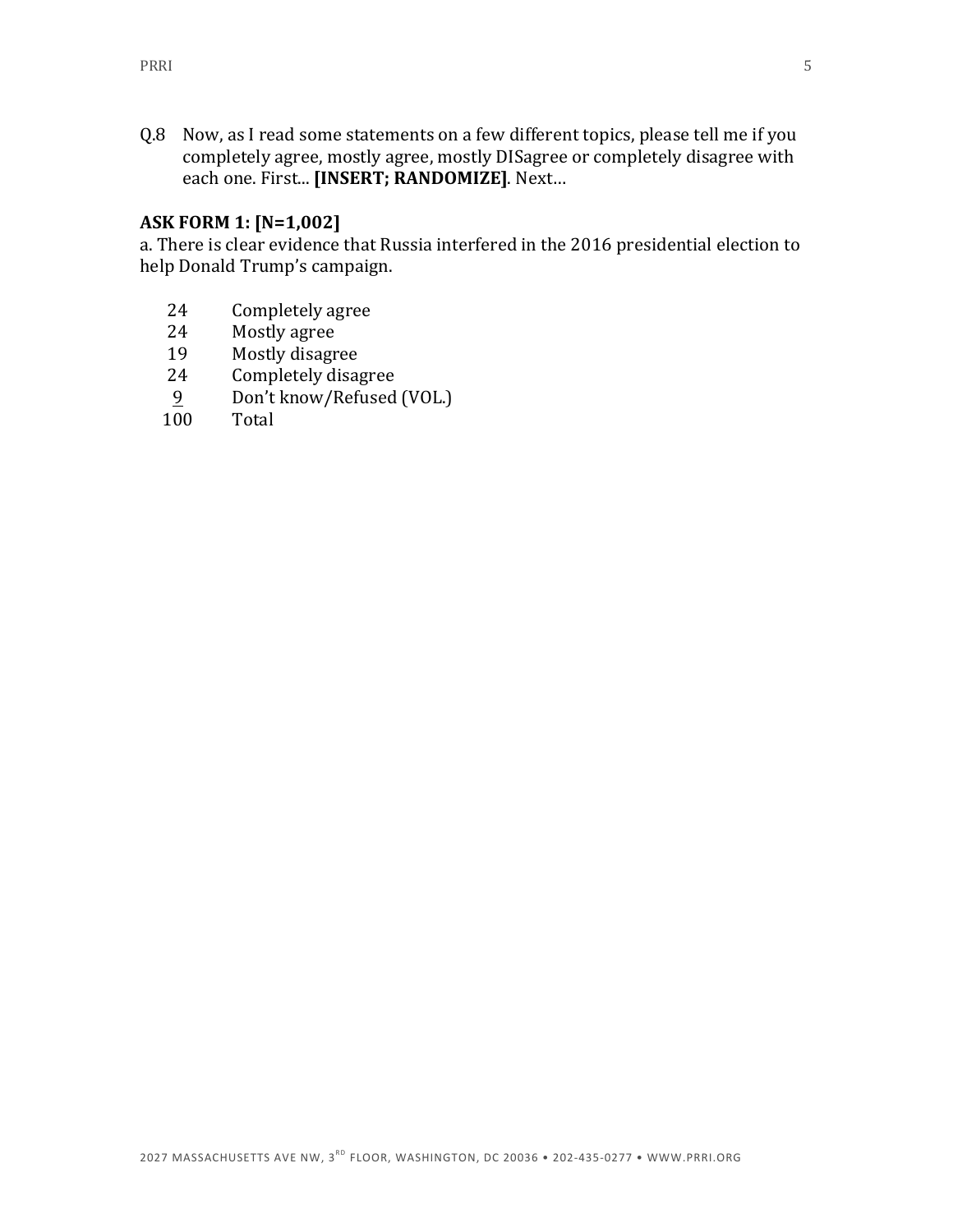## **Survey Methodology**

The survey was designed and conducted by PRRI. The survey was made possible by generous grants from The Arcus Foundation, The Evelyn and Walter Haas, Jr. Fund, The Gill Foundation, and The Nathan Cummings Foundation. Results of the survey were based on bilingual (Spanish and English) RDD telephone interviews conducted between August 2, 2017, and August 8, 2017, by professional interviewers under the direction of SSRS. Interviews were conducted among a random sample of 2,024 adults 18 years of age or older living in the United States (1,206 respondents were interviewed on a cell phone). The selection of respondents within households was accomplished by randomly requesting to speak with the youngest adult male or female currently living in the household.

Data collection is based on stratified, single-stage, random-digit-dialing (RDD) sample of landline telephone households and randomly generated cell phone numbers. The sample is designed to represent the total U.S. adult population and includes respondents from all 50 states, including Hawaii and Alaska. The landline and cell phone samples are provided by Marketing Systems Group.

The weighting is accomplished in two separate stages. The first stage of weighting corrects for different probabilities of selection associated with the number of adults in each household and each respondent's telephone usage patterns. In the second stage, sample demographics are balanced to match target population parameters for gender, age, education, race and Hispanic ethnicity, region (U.S. Census definitions), population density and telephone usage. The population density parameter was derived from Census 2010 data. The telephone usage parameter came from an analysis of the July-December 2016 National Health Interview Survey. All other weighting parameters are derived from an analysis of the U.S. Census Bureau's May 2016 Current Population Survey.

The sample weighting is accomplished using an iterative proportional fitting (IFP) process that simultaneously balances the distributions of all variables. Weights were trimmed to prevent individual interviews from having too much influence on the final results. The use of these weights in statistical analysis ensures that the demographic characteristics of the sample closely approximate the demographic characteristics of the target populations.

The margin of error for the survey is  $+/- 2.7$  percentage points at the 95% level of confidence. The design effect for the survey is 1.5. In addition to sampling error, surveys may also be subject to error or bias due to question wording, context and order effects.